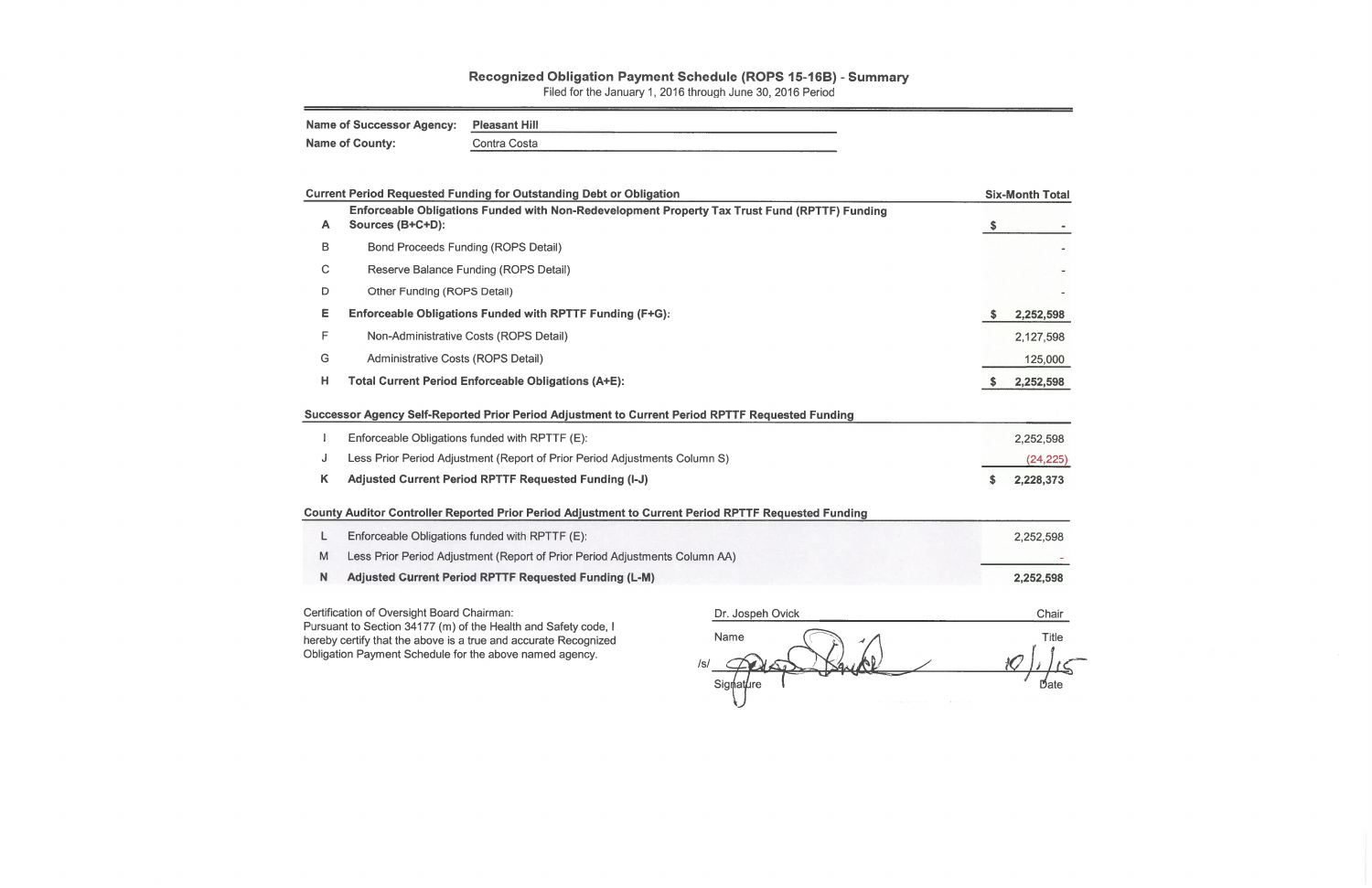|                 |                                                                              |                                          |                       |                         |                                                | Pleasant Hill Recognized Obligation Payment Schedule (ROPS 15-16B) - ROPS Detail<br>January 1, 2016 through June 30, 2016<br>(Report Amounts in Whole Dollars) |                         |                                                  |         |   |                                           |                       |                                |                  |                |                              |
|-----------------|------------------------------------------------------------------------------|------------------------------------------|-----------------------|-------------------------|------------------------------------------------|----------------------------------------------------------------------------------------------------------------------------------------------------------------|-------------------------|--------------------------------------------------|---------|---|-------------------------------------------|-----------------------|--------------------------------|------------------|----------------|------------------------------|
|                 | в                                                                            | C                                        | D                     | E                       | E                                              | G                                                                                                                                                              | н                       |                                                  |         | ĸ |                                           | M                     | N                              | $\circ$          |                | P                            |
|                 |                                                                              |                                          |                       |                         |                                                |                                                                                                                                                                |                         |                                                  |         |   |                                           | <b>Funding Source</b> |                                |                  |                |                              |
|                 |                                                                              |                                          |                       |                         |                                                |                                                                                                                                                                |                         |                                                  |         |   | Non-Redevelopment Property Tax Trust Fund |                       |                                |                  |                |                              |
|                 |                                                                              |                                          |                       |                         |                                                |                                                                                                                                                                |                         |                                                  |         |   | (Non-RPTTF)                               |                       | <b>RPTTF</b>                   |                  |                |                              |
|                 |                                                                              |                                          | Contract/Agreement    | Contract/Agreement      |                                                |                                                                                                                                                                |                         | <b>Total Outstanding</b>                         |         |   |                                           |                       |                                |                  |                |                              |
| Item #          | Project Name / Debt Obligation                                               | <b>Obligation Type</b>                   | <b>Execution Date</b> | <b>Termination Date</b> | Payee                                          | <b>Description/Project Scope</b>                                                                                                                               | Project Area            | Debt or Obligation<br>63,821,913<br>$\mathbb{S}$ | Retired |   | Bond Proceeds   Reserve Balance           | <b>Other Funds</b>    | Non-Admin<br>2,127,598<br>∣ \$ | Admin<br>125,000 |                | Six-Month Total<br>2,252,598 |
|                 | 1 Pleasant Hill RDA Tax Allocation                                           | Bonds Issued On or 9/1/2002              |                       | 9/1/2021                | Union Bank                                     | Bonds for Agency Operations                                                                                                                                    | Commons                 | 3,883,678                                        | N       |   |                                           |                       | 69,144                         |                  | $\mathfrak{L}$ | 69,144                       |
|                 | <b>Refunding Bonds</b>                                                       | Before 12/31/10                          |                       |                         |                                                |                                                                                                                                                                |                         |                                                  |         |   |                                           |                       |                                |                  |                |                              |
|                 | 2 Pleasant Hill Downtown CFD#1                                               | Bonds Issued After 9/19/1991             |                       | 9/1/2032                | US Bank Trust                                  | Bonds for Downtown Infrastructure,                                                                                                                             | Commons                 | 7,917,967                                        | N       |   |                                           |                       | 124,592                        |                  | $\mathfrak{L}$ | 124,592                      |
|                 | <b>Bonds</b><br>3 Downtown Pleasant Hill                                     | 12/31/10<br>OPA/DDA/Constructi 11/1/2010 |                       | 7/1/2032                | DPH Noteholder, LLC                            | Paid Pursuant to Downtown DDA<br>Tax Increment Reimbursement                                                                                                   | Commons                 | 4,680,163                                        | N       |   |                                           |                       | 500,000                        |                  | $\mathfrak{L}$ | 500,000                      |
|                 |                                                                              |                                          |                       |                         |                                                |                                                                                                                                                                |                         |                                                  |         |   |                                           |                       |                                |                  |                |                              |
|                 | 4 Kohl's @ Crossroads Shopping                                               | OPA/DDA/Constructi 10/19/2004            |                       | 12/1/2031               | Beaufort Partners, LP                          | Tax Increment Reimbursement                                                                                                                                    | Commons                 | 3,090,000                                        | N       |   |                                           |                       | 90,000                         |                  | $\mathfrak{L}$ | 90,000                       |
|                 | Center<br>5 Friedmans @ Crossroads Shopping OPA/DDA/Constructi 5/21/2007     |                                          |                       | 12/1/2045               | PH Holdings LP                                 | Tax Increment Reimbursement                                                                                                                                    | Commons                 | 17,718,506                                       | N       |   |                                           |                       | 179,226                        |                  | $\mathbf{s}$   | 179,226                      |
|                 | Center                                                                       |                                          |                       |                         |                                                |                                                                                                                                                                |                         |                                                  |         |   |                                           |                       |                                |                  |                |                              |
|                 | <b>6</b> Gallery Walk Townhomes                                              | OPA/DDA/Constructi 11/14/1999            |                       | 12/1/2016               | Alaska Laborers Employers                      | <b>Tax Increment Reimbursement</b>                                                                                                                             | Schoolyard              | 508,113                                          | N       |   |                                           |                       | 249,596                        |                  | $\mathfrak{L}$ | 249,596                      |
|                 |                                                                              |                                          |                       |                         | <b>Trust Retirement Fund</b>                   |                                                                                                                                                                |                         |                                                  |         |   |                                           |                       |                                |                  |                |                              |
|                 | 7 Grayson Creek Apartments                                                   | OPA/DDA/Constructi 7/29/1998             |                       | 7/1/2032                | Bridge Housing Corp.                           | Loan/Grant Pymt for Grayson Creek                                                                                                                              | Commons                 | 3,760,000                                        | N       |   |                                           |                       |                                |                  |                |                              |
|                 |                                                                              |                                          |                       |                         |                                                | Apts.                                                                                                                                                          |                         |                                                  |         |   |                                           |                       |                                |                  |                |                              |
|                 | 10 L/M Hsg Loan for 2009-10 SERAF                                            | <b>SERAF/ERAF</b>                        | 5/17/2010             | 6/1/2017                | <b>PH Housing SA</b>                           | Repayment for 2009-10 SERAF Loan                                                                                                                               | Cmns + Schyd            | 1,906,348                                        | N       |   |                                           |                       | 909,040                        |                  | - \$           | 909,040                      |
|                 | 11 Projects Legal Services                                                   | -egal                                    | 10/4/2010             | 10/1/2044               | Burke, Williams &<br>Sorensen                  | Legal Services to SA Allocable to<br><b>Enforceable Obligations</b>                                                                                            | Cmns + Schyd            |                                                  | N       |   |                                           |                       |                                |                  | \$             |                              |
|                 | 13 Payment of Housing Set-aside                                              | <b>Miscellaneous</b>                     | 7/1/1991              | 7/1/2023                | PH Housing SA                                  | Payment of Deferred Hsg Set Aside                                                                                                                              | Cmns + Schyd            | 638,957                                          | N       |   |                                           |                       |                                |                  | - \$           |                              |
|                 | Deferral                                                                     |                                          |                       |                         |                                                | <b>Obligation</b>                                                                                                                                              |                         |                                                  |         |   |                                           |                       |                                |                  |                |                              |
|                 | 14 East Bay Regional Park District<br><b>Litigation Settlement Agreement</b> | .itigation                               | 1/14/1991             | 6/1/2027                | East Bay Regional Park<br><b>District</b>      | <b>Litigation Settlement Agreement</b>                                                                                                                         | Commons                 | 995,084                                          | N       |   |                                           |                       |                                |                  |                |                              |
|                 | 15 CC Mosquito Abatement District                                            | .itigation                               | 3/4/1991              | 6/2/2027                | <b>CC Mosquito Abatement</b>                   | Litigation Settlement Agreement                                                                                                                                | Commons                 | 3,718                                            | N       |   |                                           |                       |                                |                  |                |                              |
|                 | <b>Litigation Settlement Agreement</b>                                       |                                          |                       |                         | District                                       |                                                                                                                                                                |                         |                                                  |         |   |                                           |                       |                                |                  |                |                              |
|                 | 16 P H Rec & Park District Litigation                                        | .itigation                               | 11/26/1990            | 6/3/2027                | PH Rec & Park District                         | Litigation Settlement Agreement                                                                                                                                | Commons                 | 1,731,074                                        | N       |   |                                           |                       |                                |                  | - \$           |                              |
|                 | Settlement Agreement<br>17 CC Central Fire District Litigation               | .itigation                               | 7/6/1992              | 6/4/2027                | <b>CC Central Fire District</b>                | Litigation Settlement Agreement                                                                                                                                | Commons                 | 3,001,736                                        | N       |   |                                           |                       |                                |                  | - \$           |                              |
|                 | Settlement Agreement                                                         |                                          |                       |                         |                                                |                                                                                                                                                                |                         |                                                  |         |   |                                           |                       |                                |                  |                |                              |
|                 | 18 CCC Flood Ctrl/Water Cons District Litigation                             |                                          | 7/6/1992              | 6/5/2027                |                                                | CCC Flood Ctrl/Water Cons Litigation Settlement Agreement                                                                                                      | Commons                 | 16,119                                           | N       |   |                                           |                       |                                |                  |                |                              |
|                 | <b>Litigation Settlement Agreement</b>                                       |                                          | 7/6/1992              | 6/6/2027                | <b>District</b>                                |                                                                                                                                                                |                         |                                                  |         |   |                                           |                       |                                |                  | - \$           |                              |
|                 | 19 CCC & County Library Litigation<br><b>Settlement Agreement</b>            | .itigation                               |                       |                         | Contra Costa County &<br><b>County Library</b> | <b>Litigation Settlement Agreement</b><br><b>Current Payments</b>                                                                                              | Commons                 | 5,432,436                                        | N       |   |                                           |                       |                                |                  |                |                              |
|                 | 20 CC Central Sanitary District                                              | itigation                                | 7/6/1992              | 6/7/2027                | <b>Contra Costa Central</b>                    | <b>Litigation Settlement Agreement</b>                                                                                                                         | Commons                 | 46,169                                           | N       |   |                                           |                       |                                |                  | - \$           |                              |
|                 | <b>Litigation Settlement Agreement</b>                                       |                                          |                       |                         | <b>Sanitary District</b>                       | <b>Current Payments</b>                                                                                                                                        |                         |                                                  |         |   |                                           |                       |                                |                  |                |                              |
|                 | 21 Mt. Diablo USD Litigation<br>Settlement Agreement                         | Litigation                               | 7/24/1992             | 6/8/2027                | Mt. Diablo Unified School<br>District          | <b>Litigation Settlement Agreement</b><br><b>Current Payments</b>                                                                                              | <b>Commons</b>          | 734,129                                          | N       |   |                                           |                       |                                |                  | - S            |                              |
|                 | 22 CC Community College District                                             | Litigation                               | 3/31/1993             | 6/9/2027                | <b>Contra Costa Community</b>                  | <b>Litigation Settlement Agreement</b>                                                                                                                         | <b>Commons</b>          | 37,998                                           | N       |   |                                           |                       |                                |                  | - SS           |                              |
|                 | <b>Litigation Settlement Agreement</b>                                       |                                          |                       |                         | <b>College District</b>                        | <b>Current Payments</b>                                                                                                                                        |                         |                                                  |         |   |                                           |                       |                                |                  |                |                              |
|                 | 23 Facilities & Equipment Use                                                | <b>Admin Costs</b>                       | 2/1/2012              | 12/1/2045               | City of Pleasant Hill                          | Use of City Facilities & Equipment                                                                                                                             | Cmns + Schyd            |                                                  | Y       |   |                                           |                       |                                |                  | \$             |                              |
|                 | 24 Administrative Allowance<br>25 TARB Trustee Fee                           | <b>Admin Costs</b><br>Fees               | 1/1/2014<br>9/1/2002  | 12/1/2045<br>9/1/2021   | <b>Successor Agency</b><br>Union Bank          | Administrative Cost Allowance<br><b>Bond Trustee Fees</b>                                                                                                      | Cmns + Schyd<br>Commons | 7,500,000<br>27,500                              | N<br>N  |   |                                           |                       |                                | $125,000$ \$     | \$             | 125,000                      |
|                 | 26 TARB Disclosure Fee                                                       | Fees                                     | 9/1/2002              | 9/1/2021                | <b>NBS</b>                                     | <b>Bond Continuing Disclosure Fees</b>                                                                                                                         | Commons                 | 27,500                                           | N.      |   |                                           |                       | 2,500                          |                  | \$             | 2,500                        |
|                 | 27 CFD Bonds Trustee Fee                                                     | Fees                                     | 9/19/1991             | 9/1/2032                | <b>US Bank Trust</b>                           | <b>Bond Trustee Fees</b>                                                                                                                                       | Commons                 | 66,000                                           | N       |   |                                           |                       |                                |                  | \$             |                              |
|                 | 28 CFD Bonds Disclosure Fee                                                  | Fees                                     | 9/19/1991             | 9/1/2032                | <b>NBS</b>                                     | <b>Bond Continuing Disclosure Fees</b>                                                                                                                         | Commons                 | 82,500                                           | N.      |   |                                           |                       | 2,500                          |                  | \$             | 2,500                        |
|                 | 29 CA Statewide Communities                                                  | Fees                                     | 1/1/2013              | 1/1/2032                |                                                | CA Statewide Communities Annual fee for the PH Downtown CFD Commons                                                                                            |                         | 16,218                                           | N.      |   |                                           |                       | 1,000                          |                  | - \$           | 1,000                        |
|                 | Development Authority                                                        |                                          |                       |                         | Development Authority                          | No. 1                                                                                                                                                          |                         |                                                  |         |   |                                           |                       |                                |                  |                |                              |
| 30 <sup>1</sup> |                                                                              |                                          |                       |                         |                                                |                                                                                                                                                                |                         |                                                  |         |   |                                           |                       |                                |                  | - \$           |                              |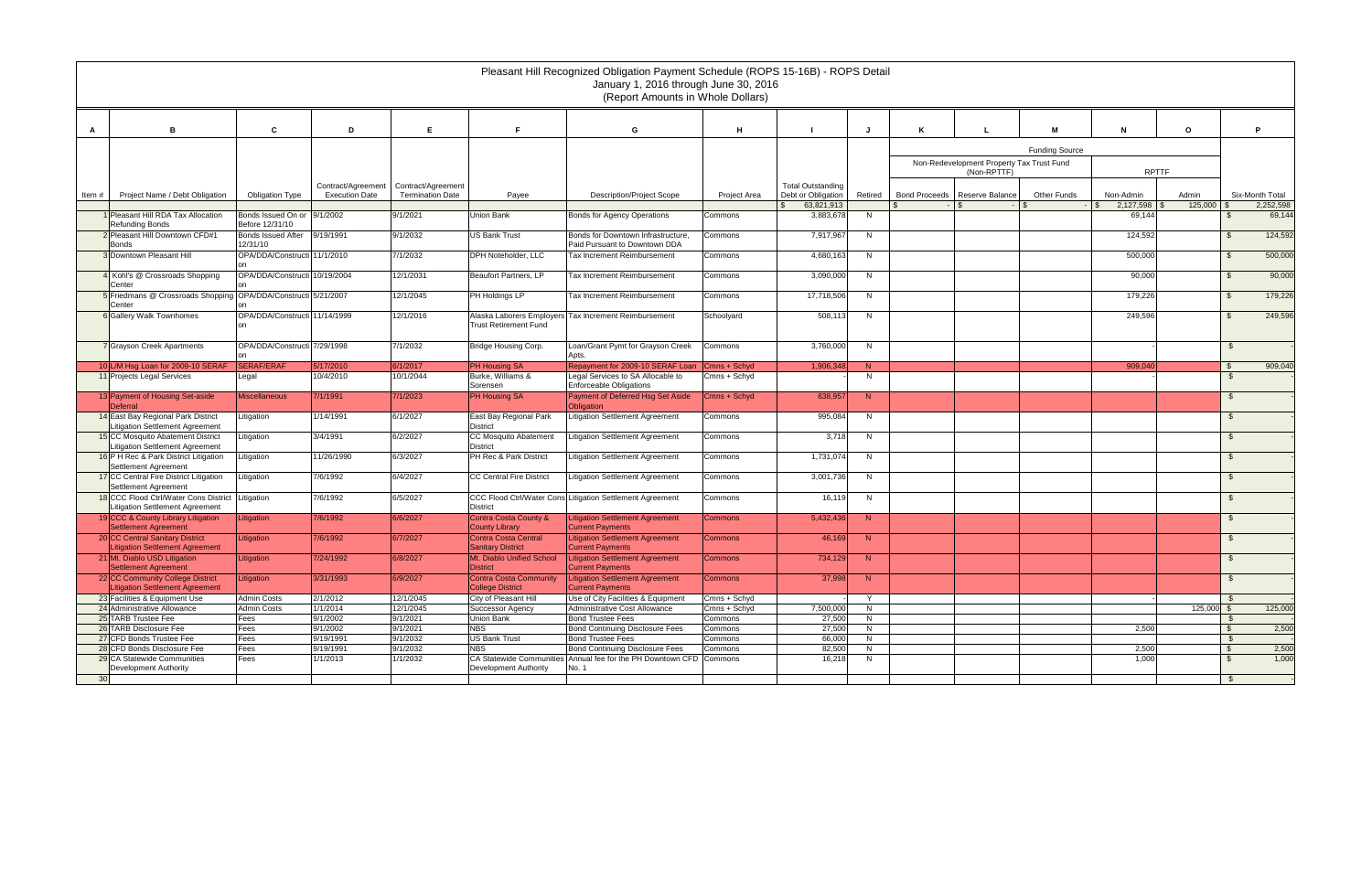|                | Pursuant to Health and Safety Code section 34177 (I), Redevelopment Property Tax Trust Fund (RPTTF) may be listed as a source of payment on the ROPS, but only to the extent no other funding source is available or when paym<br>from property tax revenues is required by an enforceable obligation. For tips on how to complete the Report of Cash Balances Form, see[INSERT URL LINK TO CASH BALANCE TIPS SHEET] |                              |                      |                                                                        |                                                                    |                  |                         |                                                                                                                         |
|----------------|----------------------------------------------------------------------------------------------------------------------------------------------------------------------------------------------------------------------------------------------------------------------------------------------------------------------------------------------------------------------------------------------------------------------|------------------------------|----------------------|------------------------------------------------------------------------|--------------------------------------------------------------------|------------------|-------------------------|-------------------------------------------------------------------------------------------------------------------------|
| A              | В                                                                                                                                                                                                                                                                                                                                                                                                                    | C                            | D                    | E                                                                      | F.                                                                 | G                | н                       |                                                                                                                         |
|                |                                                                                                                                                                                                                                                                                                                                                                                                                      |                              |                      |                                                                        |                                                                    |                  |                         |                                                                                                                         |
|                |                                                                                                                                                                                                                                                                                                                                                                                                                      |                              | <b>Bond Proceeds</b> |                                                                        | <b>Reserve Balance</b>                                             | Other            | <b>RPTTF</b>            |                                                                                                                         |
|                |                                                                                                                                                                                                                                                                                                                                                                                                                      | Bonds Issued on<br>or before | Bonds Issued on      | Prior ROPS<br>period balances<br>and DDR RPTTF<br>balances<br>retained | Prior ROPS<br><b>RPTTF</b><br>distributed as<br>reserve for future | Rent,<br>Grants, | Non-Admin<br>and        |                                                                                                                         |
|                | <b>Cash Balance Information by ROPS Period</b>                                                                                                                                                                                                                                                                                                                                                                       | 12/31/10                     | or after 01/01/11    |                                                                        | period(s)                                                          | Interest, Etc.   | Admin                   | <b>Comments</b>                                                                                                         |
|                | ROPS 14-15B Actuals (01/01/15 - 06/30/15)<br>1 Beginning Available Cash Balance (Actual 01/01/15)                                                                                                                                                                                                                                                                                                                    |                              |                      |                                                                        |                                                                    |                  |                         |                                                                                                                         |
|                |                                                                                                                                                                                                                                                                                                                                                                                                                      | 651,599                      |                      |                                                                        |                                                                    |                  | 401,884                 |                                                                                                                         |
|                | 2 Revenue/Income (Actual 06/30/15)<br>RPTTF amounts should tie to the ROPS 14-15B distribution from the<br>County Auditor-Controller during January 2015                                                                                                                                                                                                                                                             | 59                           |                      |                                                                        |                                                                    |                  | 1,155,531               |                                                                                                                         |
| $3\phantom{a}$ | Expenditures for ROPS 14-15B Enforceable Obligations (Actual<br>06/30/15)<br>RPTTF amounts, H3 plus H4 should equal total reported actual<br>expenditures in the Report of PPA, Columns L and Q                                                                                                                                                                                                                      | 54                           |                      |                                                                        |                                                                    |                  |                         | C3: Bond reserve interest was applied to debt<br>1,149,719 service payments                                             |
|                | 4   Retention of Available Cash Balance (Actual 06/30/15)<br>RPTTF amount retained should only include the amounts distributed as<br>reserve for future period(s)                                                                                                                                                                                                                                                    | 651,604                      |                      |                                                                        |                                                                    |                  |                         | H5: Reserve from ROPS Items 1 & 2 to make<br>347,859 debt service payments in the 15-16A period.                        |
|                | 5 ROPS 14-15B RPTTF Prior Period Adjustment<br>RPTTF amount should tie to the self-reported ROPS 14-15B PPA in the<br>Report of PPA, Column S                                                                                                                                                                                                                                                                        |                              |                      | No entry required                                                      |                                                                    |                  | 24,225                  |                                                                                                                         |
| 6              | <b>Ending Actual Available Cash Balance</b>                                                                                                                                                                                                                                                                                                                                                                          |                              |                      |                                                                        |                                                                    |                  |                         |                                                                                                                         |
|                | C to G = $(1 + 2 - 3 - 4)$ , H = $(1 + 2 - 3 - 4 - 5)$                                                                                                                                                                                                                                                                                                                                                               | \$                           |                      | \$                                                                     | S.                                                                 |                  | 35,612<br>- \$          |                                                                                                                         |
|                | ROPS 15-16A Estimate (07/01/15 - 12/31/15)                                                                                                                                                                                                                                                                                                                                                                           |                              |                      |                                                                        |                                                                    |                  |                         |                                                                                                                         |
|                | 7 Beginning Available Cash Balance (Actual 07/01/15)<br>$(C, D, E, G = 4 + 6, F = H4 + F4 + F6, and H = 5 + 6)$                                                                                                                                                                                                                                                                                                      | \$<br>$651,604$ \$           | $\blacksquare$       | $\sqrt[6]{\frac{1}{2}}$                                                | $347,859$ \$<br>Ŝ.                                                 |                  | $\frac{1}{2}$<br>59,837 |                                                                                                                         |
|                | 8 Revenue/Income (Estimate 12/31/15)<br>RPTTF amounts should tie to the ROPS 14-15B distribution from the<br>County Auditor-Controller during June 2015                                                                                                                                                                                                                                                              |                              |                      |                                                                        |                                                                    |                  | 1,178,727               |                                                                                                                         |
|                | 9 Expenditures for ROPS 14-15B Enforceable Obligations (Estimate<br>12/31/15)                                                                                                                                                                                                                                                                                                                                        |                              |                      |                                                                        |                                                                    |                  |                         |                                                                                                                         |
|                | 10 Retention of Available Cash Balance (Estimate 12/31/15)<br>RPTTF amount retained should only include the amounts distributed as<br>reserve for future period(s)                                                                                                                                                                                                                                                   |                              |                      |                                                                        | 347,859                                                            |                  | 1,276,439               |                                                                                                                         |
|                | 11 Ending Estimated Available Cash Balance (7 + 8 - 9 -10)                                                                                                                                                                                                                                                                                                                                                           | 651,604   \$                 | $\sim$               | \$                                                                     | \$                                                                 |                  | \$                      | H11: Negative balance results from actual<br>expenditures being higher than estimated in the<br>(37,875) 14-15B period. |

## **Pleasant Hill Recognized Obligation Payment Schedule (ROPS 15-16B) - Report of Cash Balances (Report Amounts in Whole Dollars)**

| er funding source is available or when payment<br>SHEET ]                                                      |
|----------------------------------------------------------------------------------------------------------------|
| ı                                                                                                              |
|                                                                                                                |
|                                                                                                                |
|                                                                                                                |
|                                                                                                                |
|                                                                                                                |
| <b>Comments</b>                                                                                                |
|                                                                                                                |
|                                                                                                                |
|                                                                                                                |
|                                                                                                                |
|                                                                                                                |
| C3: Bond reserve interest was applied to debt                                                                  |
| service payments                                                                                               |
|                                                                                                                |
|                                                                                                                |
| H5: Reserve from ROPS Items 1 & 2 to make<br>debt service payments in the 15-16A period.                       |
|                                                                                                                |
|                                                                                                                |
|                                                                                                                |
|                                                                                                                |
|                                                                                                                |
|                                                                                                                |
|                                                                                                                |
|                                                                                                                |
|                                                                                                                |
|                                                                                                                |
|                                                                                                                |
|                                                                                                                |
|                                                                                                                |
| H11: Negative balance results from actual<br>expenditures being higher than estimated in the<br>14-15B period. |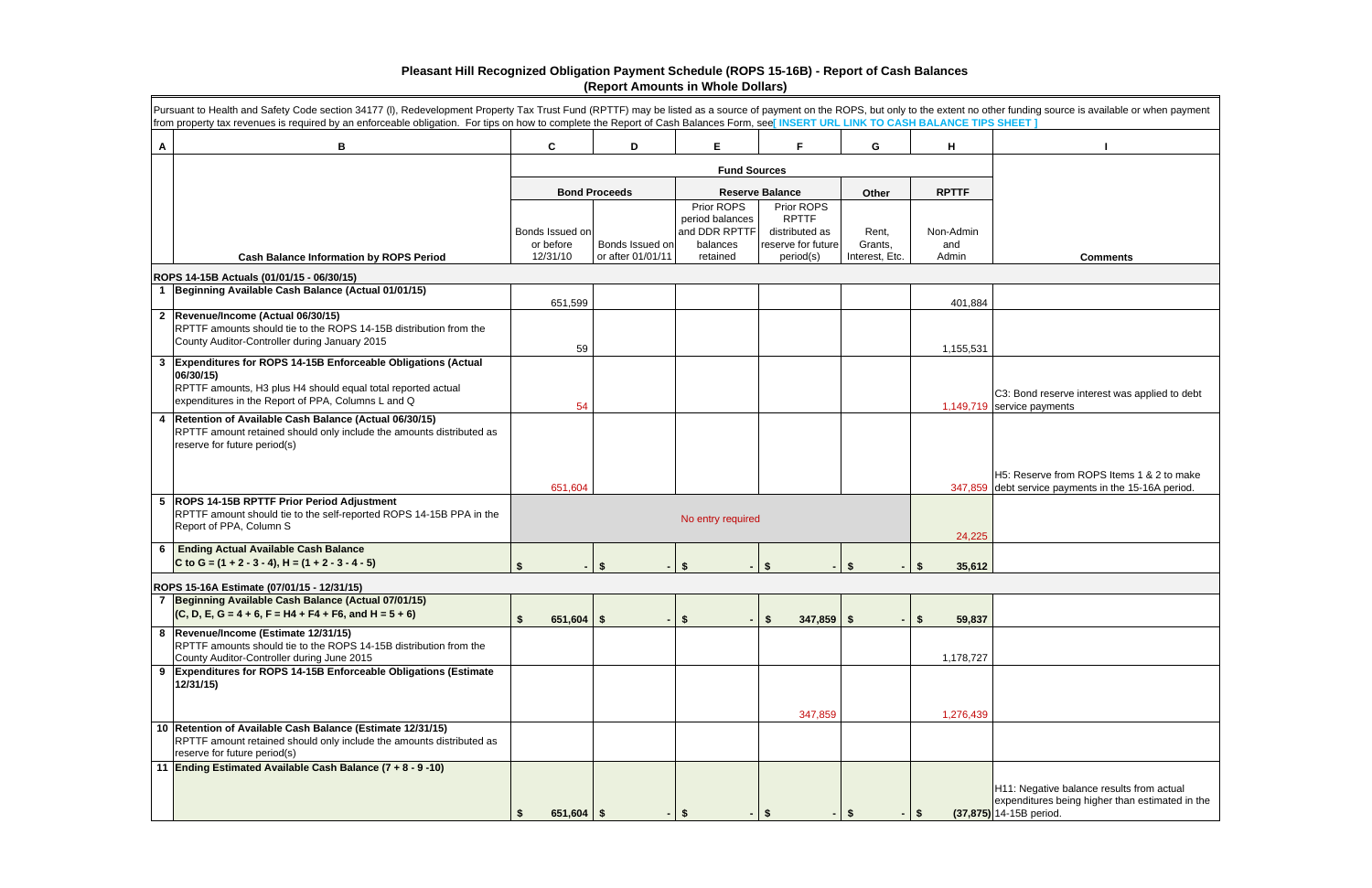|        |                                                                                          |             |                      |                        |                               |                    |        |                    |                                                                                            |                                            |                         |                                                                  | Pleasant Hill Recognized Obligation Payment Schedule (ROPS 15-16B) - Report of Prior Period Adjustments<br>Reported for the ROPS 14-15B (January 1, 2015 through June 30, 2015) Period Pursuant to Health and Safety Code (HSC) section 34186 (a)<br>(Report Amounts in Whole Dollars)                                                                                                                                                                           |                                            |             |                                                                                                           |                                                                                                             |                    |
|--------|------------------------------------------------------------------------------------------|-------------|----------------------|------------------------|-------------------------------|--------------------|--------|--------------------|--------------------------------------------------------------------------------------------|--------------------------------------------|-------------------------|------------------------------------------------------------------|------------------------------------------------------------------------------------------------------------------------------------------------------------------------------------------------------------------------------------------------------------------------------------------------------------------------------------------------------------------------------------------------------------------------------------------------------------------|--------------------------------------------|-------------|-----------------------------------------------------------------------------------------------------------|-------------------------------------------------------------------------------------------------------------|--------------------|
|        | county auditor-controller (CAC) and the State Controller.                                |             |                      |                        |                               |                    |        |                    |                                                                                            |                                            |                         |                                                                  | ROPS 14-15B Successor Agency (SA) Self-reported Prior Period Adjustments (PPA): Pursuant to HSC Section 34186 (a), SAs are required to report the differences between their actual available funding and their actual expendit<br>Redevelopment Property Tax Trust Fund (RPTTF) approved for the ROPS 15-16B (January through June 2016) period will be offset by the SA's self-reported ROPS 14-15B prior period adjustment. HSC Section 34186 (a) also specifi |                                            |             |                                                                                                           |                                                                                                             |                    |
| $\,$ A | в                                                                                        | $\mathbf c$ | D                    | $\mathsf E$            | E                             | G                  | H      | $\mathbf{I}$       | $\mathbf{J}$                                                                               | κ                                          | $\mathbf L$             | ${\bf M}$                                                        | N<br>$\mathsf{o}\,$                                                                                                                                                                                                                                                                                                                                                                                                                                              | P                                          | $\mathsf Q$ | ${\mathbf R}$                                                                                             | s                                                                                                           | T                  |
|        |                                                                                          |             |                      |                        | <b>Non-RPTTF Expenditures</b> |                    |        |                    |                                                                                            |                                            |                         |                                                                  | <b>RPTTF Expenditures</b>                                                                                                                                                                                                                                                                                                                                                                                                                                        |                                            |             |                                                                                                           |                                                                                                             |                    |
|        |                                                                                          |             | <b>Bond Proceeds</b> | <b>Reserve Balance</b> |                               | <b>Other Funds</b> |        |                    |                                                                                            | Non-Admin                                  |                         |                                                                  |                                                                                                                                                                                                                                                                                                                                                                                                                                                                  | Admin                                      |             |                                                                                                           | <b>Vet SA Non-Admi</b><br>and Admin PPA<br>(Amount Used to<br>Offset ROPS 15-16B<br><b>Requested RPTTF)</b> |                    |
| Item#  | Project Name /<br><b>Debt Obligation</b>                                                 | Authorized  | Actual               | Authorized             | Actual                        | Authorized         | Actual | Authorized         | Available<br>RPTTF<br>(ROPS 14-15B<br>distributed + all othe<br>available as of<br>01/1/15 | Net Lesser of<br>Authorized /<br>Available | Actual                  | Difference<br>(If K is less than L<br>the difference is<br>zero) | Available<br>RPTTF<br>(ROPS 14-15B<br>distributed + all other<br>Authorized<br>available as of 01/1/15)                                                                                                                                                                                                                                                                                                                                                          | Net Lesser of<br>Authorized /<br>Available | Actual      | <b>Difference</b><br>(If total actual<br>exceeds total<br>authorized, the<br>total difference i:<br>zero) | Net Difference<br>$(M+R)$                                                                                   | <b>SA Comments</b> |
|        |                                                                                          |             |                      |                        | $\mathsf{s}$                  |                    |        | 1,374,365          | $1,374,365$ \$                                                                             | 1,374,365                                  | $1,412,240$ \$          | 24,225                                                           | 85,338 \$<br>85,338                                                                                                                                                                                                                                                                                                                                                                                                                                              | 85,338                                     | 85,338 \$   |                                                                                                           | 24,225                                                                                                      |                    |
|        | 1 Pleasant Hill RDA<br>2 Pleasant Hill                                                   |             |                      |                        |                               |                    |        | 325.554<br>229,788 | $325.554$ \$<br>229,788 \$                                                                 | 325.554<br>229,788                         | $325,554$ \$<br>229,788 |                                                                  |                                                                                                                                                                                                                                                                                                                                                                                                                                                                  |                                            |             |                                                                                                           |                                                                                                             |                    |
|        | 3 Downtown Pleasan<br>Hill                                                               |             |                      |                        |                               |                    |        | 246,168            | $246,168$ \$                                                                               | 246,168                                    | $246,168$ \$            |                                                                  |                                                                                                                                                                                                                                                                                                                                                                                                                                                                  |                                            |             |                                                                                                           |                                                                                                             |                    |
|        | 4 Kohl's @<br>Crossroads                                                                 |             |                      |                        |                               |                    |        | 90,000             | $90,000$ \$                                                                                | 90,000                                     | $90,000$ \$             |                                                                  |                                                                                                                                                                                                                                                                                                                                                                                                                                                                  |                                            |             |                                                                                                           |                                                                                                             |                    |
|        | Shopping Center<br>5 Friedmans @<br>Crossroads                                           |             |                      |                        |                               |                    |        | 129,269            | 129,269 \$                                                                                 | 129,269                                    | 135,319 \$              |                                                                  |                                                                                                                                                                                                                                                                                                                                                                                                                                                                  |                                            |             |                                                                                                           |                                                                                                             |                    |
|        | Shopping Center<br>6 Gallery Walk                                                        |             |                      |                        |                               |                    |        | 159,525            | 159,525 \$                                                                                 | 159,525                                    | $138,338$ \$            | 21,187                                                           |                                                                                                                                                                                                                                                                                                                                                                                                                                                                  |                                            |             |                                                                                                           | 21,187                                                                                                      |                    |
|        | Townhomes<br><b>7</b> Grayson Creek<br>Apartments                                        |             |                      |                        |                               |                    |        |                    |                                                                                            |                                            |                         |                                                                  |                                                                                                                                                                                                                                                                                                                                                                                                                                                                  |                                            |             |                                                                                                           |                                                                                                             |                    |
|        | 10 L/M Hsg Loan fo<br>2009-10 SERAF                                                      |             |                      |                        |                               |                    |        |                    |                                                                                            |                                            |                         | s                                                                |                                                                                                                                                                                                                                                                                                                                                                                                                                                                  |                                            |             |                                                                                                           |                                                                                                             |                    |
|        | 11 Projects Legal                                                                        |             |                      |                        |                               |                    |        |                    |                                                                                            | $\mathbf{s}$                               |                         | $\sqrt{S}$                                                       |                                                                                                                                                                                                                                                                                                                                                                                                                                                                  |                                            |             |                                                                                                           |                                                                                                             |                    |
|        | Services<br>13 Payment of Housing<br>Set-aside Deferral                                  |             |                      |                        |                               |                    |        |                    |                                                                                            | l S                                        |                         | $\overline{\mathbf{s}}$                                          |                                                                                                                                                                                                                                                                                                                                                                                                                                                                  |                                            |             |                                                                                                           |                                                                                                             |                    |
|        | 14 East Bay Regional<br>Park District<br><b>Litigation Settle</b><br>Agreement           |             |                      |                        |                               |                    |        | 28,169             | $28,169$ \$                                                                                | 28,169                                     | $75,374$ \$             |                                                                  |                                                                                                                                                                                                                                                                                                                                                                                                                                                                  |                                            |             |                                                                                                           |                                                                                                             |                    |
|        | 15 CC Mosquito<br><b>Abatement District</b><br><b>Litigation Settleme</b>                |             |                      |                        |                               |                    |        | 278                | 278S                                                                                       | 278                                        | 283S                    |                                                                  |                                                                                                                                                                                                                                                                                                                                                                                                                                                                  |                                            |             |                                                                                                           |                                                                                                             |                    |
|        | Agreement<br>16 P H Rec & Park<br><b>District Litigation</b><br>Settlement<br>Agreement  |             |                      |                        |                               |                    |        | 74,901             | $74,901$ \$                                                                                | 74,901                                     | 80,981 \$               |                                                                  |                                                                                                                                                                                                                                                                                                                                                                                                                                                                  |                                            |             |                                                                                                           |                                                                                                             |                    |
|        | 17 CC Central Fire<br><b>District Litigation</b><br>Settlement                           |             |                      |                        |                               |                    |        | 80,102             | $80,102$ \$                                                                                | 80,102                                     | 82,824 \$               |                                                                  |                                                                                                                                                                                                                                                                                                                                                                                                                                                                  |                                            |             |                                                                                                           |                                                                                                             |                    |
|        | Agreement<br>18 CCC Flood<br>Ctrl/Water Cons<br><b>District Litigation</b><br>Settlement |             |                      |                        |                               |                    |        | 1,111              | 1.111S                                                                                     | 1,111                                      | $1,149$ \$              |                                                                  |                                                                                                                                                                                                                                                                                                                                                                                                                                                                  |                                            |             |                                                                                                           |                                                                                                             |                    |
|        | Agreement<br>19 CCC & County<br>Library Litigation<br>Settlement<br>Agreement            |             |                      |                        |                               |                    |        |                    |                                                                                            | $\mathbf{s}$                               |                         | l s                                                              |                                                                                                                                                                                                                                                                                                                                                                                                                                                                  |                                            |             |                                                                                                           |                                                                                                             |                    |
|        | 20 CC Central Sanitar<br><b>District Litigation</b><br>Settlement<br>Agreement           |             |                      |                        |                               |                    |        |                    |                                                                                            | $\sim$                                     |                         | $\overline{\mathbf{s}}$                                          |                                                                                                                                                                                                                                                                                                                                                                                                                                                                  |                                            |             |                                                                                                           |                                                                                                             |                    |
|        | 21 Mt. Diablo USD<br><b>Litigation Settler</b><br>Agreement                              |             |                      |                        |                               |                    |        |                    |                                                                                            |                                            |                         | $\mathsf{S}$                                                     |                                                                                                                                                                                                                                                                                                                                                                                                                                                                  |                                            |             |                                                                                                           |                                                                                                             |                    |
|        | 22 CC Community<br>College District<br><b>Litigation Settler</b><br>Agreement            |             |                      |                        |                               |                    |        |                    |                                                                                            |                                            |                         |                                                                  |                                                                                                                                                                                                                                                                                                                                                                                                                                                                  |                                            |             |                                                                                                           |                                                                                                             |                    |
|        | 23 Facilities &<br>Equipment Use                                                         |             |                      |                        |                               |                    |        |                    |                                                                                            |                                            |                         |                                                                  |                                                                                                                                                                                                                                                                                                                                                                                                                                                                  |                                            |             |                                                                                                           |                                                                                                             |                    |
|        | 24 Administrative<br>Allowance                                                           |             |                      |                        |                               |                    |        |                    |                                                                                            |                                            |                         | l s                                                              | 85,338<br>85,338                                                                                                                                                                                                                                                                                                                                                                                                                                                 |                                            | 85,338      |                                                                                                           |                                                                                                             |                    |
|        | 25 TARB Trustee Fee<br>26 TARB Disclosure<br>Fee                                         |             |                      |                        |                               |                    |        | 2,500<br>2,500     | $2,500$ \$<br>2,500                                                                        | $\frac{2,500}{2,500}$                      | $1,660$ \$<br>1,928     | 840<br>572                                                       |                                                                                                                                                                                                                                                                                                                                                                                                                                                                  |                                            |             |                                                                                                           | 840<br>572                                                                                                  |                    |
|        | 27 CFD Bonds Trustee<br><u>Fee</u>                                                       |             |                      |                        |                               |                    |        | 2,000              | $2,000$ \$                                                                                 | 2,000<br>2,500                             | 901S                    | 1,099                                                            |                                                                                                                                                                                                                                                                                                                                                                                                                                                                  |                                            |             |                                                                                                           | 1,099                                                                                                       |                    |
|        | 28 CFD Bonds<br>Disclosure Fee                                                           |             |                      |                        |                               |                    |        | 2,500              | $2,500$ \$                                                                                 |                                            | $1,973$ \$              | 527                                                              |                                                                                                                                                                                                                                                                                                                                                                                                                                                                  |                                            |             |                                                                                                           | 527                                                                                                         |                    |

| ction 34186 (a) |  |
|-----------------|--|